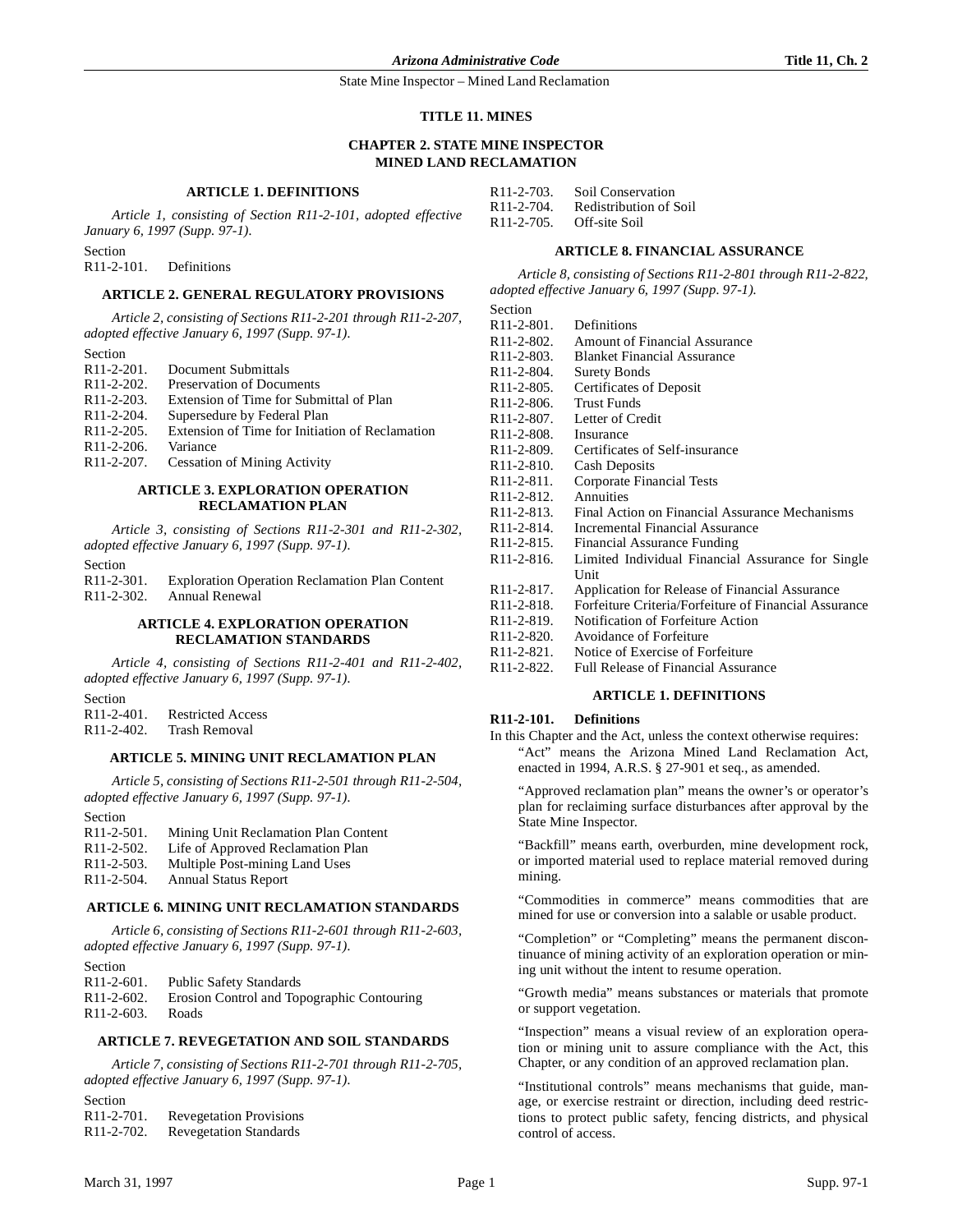## **Title 11, Ch. 2** *Arizona Administrative Code*

#### State Mine Inspector – Mined Land Reclamation

"Mining activity" means any activity directly involved in mineral exploration, development, or production at or on an exploration operation or a mining unit.

"Operator" means any person who is legally responsible for directing mining activity at an exploration operation or a mining unit.

"Owner" means any person who owns land with surface disturbances subject to the Act and this Chapter.

"Person" means an individual, corporation, governmental subdivision or agency, business trust, estate, trust, partnership, association, or any other legal entity.

"Showing of good cause" means a demonstration by the owner or operator of a reason beyond the owner's or operator's control which prevents or limits the ability to act within required time limits or a demonstration by the owner or operator that the owner or operator is making good faith efforts toward the coordination and submittal of a reclamation plan.

"Subsidence" means the measurable lowering of a portion of the earth's surface or substrata.

## **Historical Note**

Adopted effective January 6, 1997 (Supp. 97-1).

## **ARTICLE 2. GENERAL REGULATORY PROVISIONS**

## **R11-2-201. Document Submittals**

- **A.** An owner or operator shall submit to the State Mine Inspector by certified mail (return receipt requested), express mail (with a receipt), or by hand delivery the following:
	- 1. Reclamation plans and amendments (1 original and 4 copies);
	- 2. Certificates of disclosure;
	- 3. Financial assurance mechanisms;
	- 4. Notices of transfer;
	- 5. Applications, petitions or requests for or objections to substantial changes, variances, notices of proposed changes, amendments, releases of financial assurance mechanisms; or
	- 6. Any other matter that may require action by the State Mine Inspector.
- **B.** All submittals shall be dated and signed by the owner or operator or by a person who has legal authority to sign on behalf of the owner or operator. All submittals shall include the names and addresses of the owner and operator and any individuals who will be regulatory contacts.

## **Historical Note**

Adopted effective January 6, 1997 (Supp. 97-1).

## **R11-2-202. Preservation of Documents**

An owner or operator shall retain a copy of the current approved reclamation plan, reclamation plans for areas for which reclamation has been completed, and the most recent annual status report until all reclamation measures have been completed. These documents shall be available for examination by the inspector.

## **Historical Note**

Adopted effective January 6, 1997 (Supp. 97-1).

## **R11-2-203. Extension of Time for Submittal of Plan**

The owner or operator may request 1 or more extensions of time for submittal of a reclamation plan for an existing exploration operation or an existing mining unit. If the State Mine Inspector grants an extension of time to submit a reclamation plan for an existing exploration operation or an existing mining unit, the extension shall not exceed 90 days. For each subsequent extension, the owner or operator shall submit a revised request which indicates any changes

in the relevant factors for consideration shown in the previous request for extension.

#### **Historical Note**

Adopted effective January 6, 1997 (Supp. 97-1).

#### **R11-2-204. Supersedure by Federal Plan**

- **A.** The owner or operator of an exploration operation or a mining unit which is located in part or in whole on land administered by a federal agency may submit to the State Mine Inspector a request for supersedure pursuant to A.R.S. § 27-932. Such a request shall include a copy of the federal reclamation plan and the financial assurance mechanism.
- **B.** Within 30 days after receiving a request for supersedure, the State Mine Inspector shall determine in writing whether the federal reclamation plan and financial assurance mechanism are consistent with and shall supersede the requirements of the Act and this Chapter. If the State Mine Inspector denies the request to supersede, the State Mine Inspector shall provide an explanation of the reasons for denial in the written determination.

#### **Historical Note**

Adopted effective January 6, 1997 (Supp. 97-1).

## **R11-2-205. Extension of Time for Initiation of Reclamation**

- **A.** The owner or operator of an exploration operation or mining unit shall submit a written request for an extension of time to begin reclamation under A.R.S. § 27-926(B) at least 45 days before the time to begin reclamation under A.R.S. § 27-926.
- **B.** The State Mine Inspector shall evaluate and either approve or deny the request within 30 days. If the State Mine Inspector fails to act on the request within 30 days after receipt, the request shall be considered approved. If the State Mine Inspector denies the request for an extension, the State Mine Inspector shall state the reasons for denial in writing.

## **Historical Note**

Adopted effective January 6, 1997 (Supp. 97-1).

# **R11-2-206. Variance**

- **A.** In addition to information required by the Act or elsewhere in this Chapter, a request for variance submitted pursuant to A.R.S. § 27-931(A) shall include:
	- 1. Identification by owner or operator and mine name, if any, of the exploration operation or mining unit for which the variance is sought;
	- 2. A descriptive location of the property on which the exploration operation or mining unit is located;
	- 3. Identification of the Section of this Chapter or requirement or condition of the approved reclamation plan from which the variance is sought;
	- 4. The justification for the variance; and
	- 5. Alternative methods or measures to be used.
- **B.** Within 30 days after receiving a variance request pursuant to A.R.S. § 27-931(A), the State Mine Inspector shall grant a conditional order authorizing the variance or deny the request in writing. The State Mine Inspector shall state the reasons for the determination.

#### **Historical Note**

Adopted effective January 6, 1997 (Supp. 97-1).

## **R11-2- 207. Cessation of Mining Activity**

- **A.** The cessation of mining will be considered to have occurred if any of the following occur:
	- 1. The person conducting the mining activity has gone out of business and there is no succeeding legal entity;
	- 2. No mining activity has taken place within 1 year from the date the most recent annual status report was filed with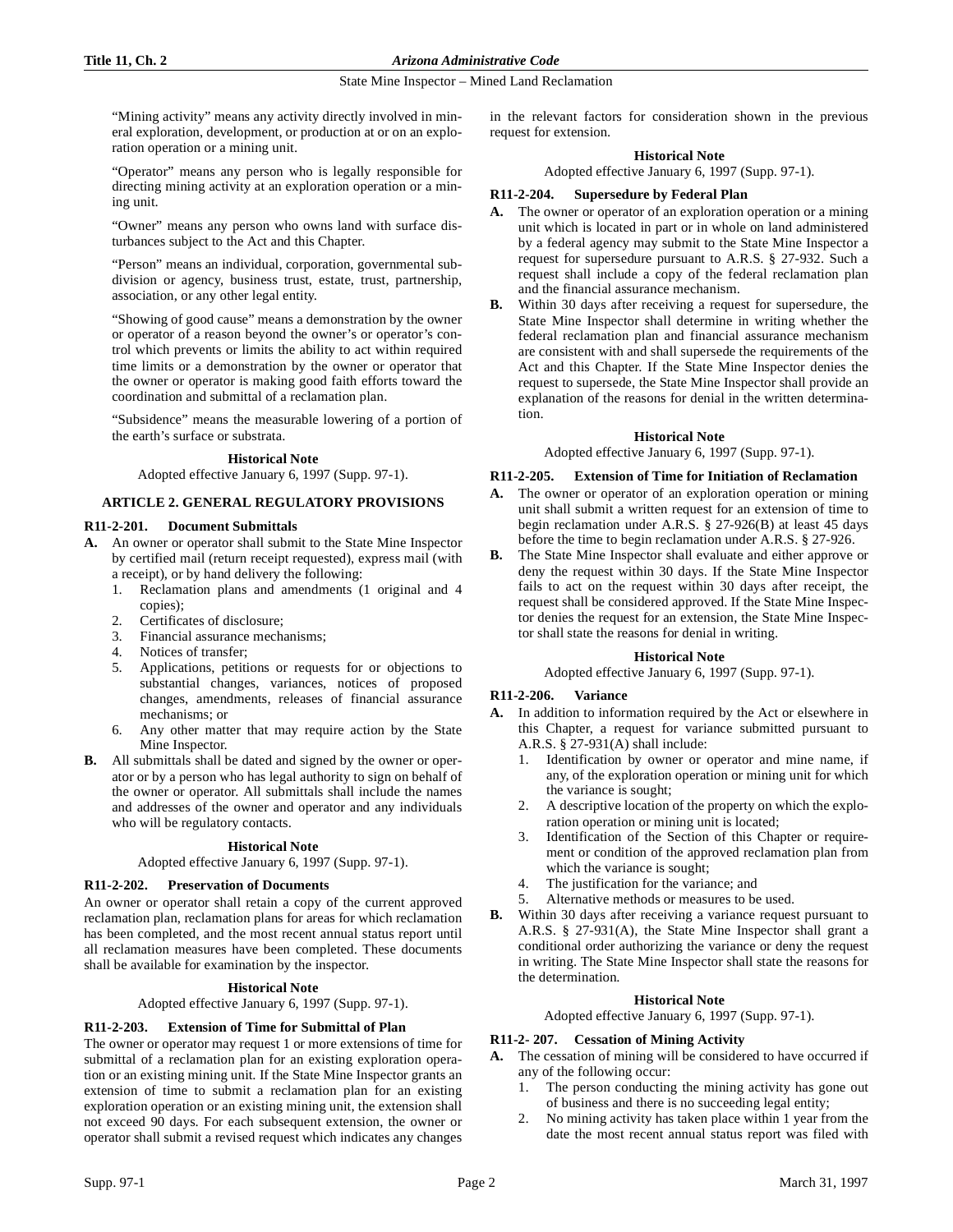the State Mine Inspector and no staffed office remains on the site;

- 3. The extension of the time to begin reclamation requested by the owner or operator and approved by the State Mine Inspector under R11-2-205 has expired and no other extension has been granted, or
- The State Mine Inspector has made a written determination that the mine has been temporarily or permanently abandoned.

#### **Historical Note**

Adopted effective January 6, 1997 (Supp. 97-1).

#### **ARTICLE 3. EXPLORATION OPERATION RECLAMATION PLAN**

## **R11-2-301. Exploration Operation Reclamation Plan Content**

- **A.** In addition to the content requirements found in A.R.S. § 27- 951(A), the reclamation plan shall also include a sketch of the layout of the exploration project, showing the locations, nature, and acreage of each disturbance. The owner or operator shall not be required to include specific survey coordinates, identifying exact topographic features, or exact geographic locations.
- **B.** For existing exploration operations, the owner or operator shall include the estimated costs to perform the reclamation measures to determine financial assurance requirements under Article 5 of the Act and Article 8 of this Chapter.

## **Historical Note**

Adopted effective January 6, 1997 (Supp. 97-1).

## **R11-2-302. Annual Renewal**

- **A.** Every owner or operator with an approved reclamation plan shall annually, within 60 days after the anniversary date of the approved reclamation plan, submit to the State Mine Inspector a request for annual renewal pursuant to A.R.S. § 27-955. The request shall:
	- 1. Provide the status of the exploration operation reclamation;
	- 2. Include the total number of acres of surface disturbances, the number of acres reclaimed during the reporting year, and the number of acres of surface disturbances which have not yet been reclaimed; and
	- 3. Include any modifications to the approved reclamation plan.
- **B.** The State Mine Inspector shall renew the approved reclamation plan, including modifications, if the renewal includes modifications that are consistent with the criteria of the Act and this Chapter and if additional financial assurance required by the Act has been submitted to the State Mine Inspector. If the renewal includes modifications to the approved plan that constitute a substantial change, the State Mine Inspector shall renew the approved reclamation plan under the procedures of A.R.S. §§ 27-927 and 27-929 or deny the proposed substantial change.
- **C.** If the State Mine Inspector fails to provide the owner or operator with a written renewal determination within 60 days after receipt of the request for annual renewal, the approved reclamation, including modifications that do not constitute substantial changes, shall be deemed renewed.

## **Historical Note**

Adopted effective January 6, 1997 (Supp. 97-1).

## **ARTICLE 4. EXPLORATION OPERATION RECLAMATION STANDARDS**

## **R11-2-401. Restricted Access**

Under A.R.S. § 27-953(5), access to those portions or places of open pits or trenches in places frequented by the public shall be restricted by measures including fencing and the posting of visible warning signs.

## **Historical Note**

Adopted effective January 6, 1997 (Supp. 97-1).

## **R11-2-402. Trash Removal**

The owner or operator shall remove trash and other materials and structures incidental to exploration that pose a threat to public safety, create a public nuisance, or are inconsistent with an approved reclamation plan.

## **Historical Note**

Adopted effective January 6, 1997 (Supp. 97-1).

## **ARTICLE 5. MINING UNIT RECLAMATION PLAN**

## **R11-2-501. Mining Unit Reclamation Plan Content**

- **A.** In addition to the proposed reclamation measures that are necessary to achieve the post-mining land use found under A.R.S. §§ 27-971(B)(9)(a) through (d), the reclamation plan shall include procedures to aid in the development of vegetation consistent with the proposed post-mining land use objective for surface disturbances where the post-mining land use objective is grazing, wildlife habitat, or forestry. The type, density, and diversity of vegetation proposed shall depend on what is technically and economically practicable given site-specific characteristics such as climate and the availability and quality of soil.
- **B.** Maps of the existing or proposed surface disturbances submitted pursuant to A.R.S. § 27-971(B)(8) for mining units shall indicate the following:
	- 1. Existing and proposed post-mining and post-reclamation physical topography;
	- 2. Natural features, including surface water;
	- 3. Surface disturbances, pits, excavations, and building sites;
	- Development rock piles, tailings dams and impoundments, heaps for leaching, spoil, soil or growth media storage piles, overburden stockpiles, and other piles of unconsolidated material;
	- 5. Solution ponds, settling ponds, and non-tailings impoundments;
	- 6. Roads, buildings, structures, and stationary equipment;
	- 7. Final post-mining land use objectives for each portion of the surface disturbance; and
	- 8. Boundaries of the mining unit.

## **Historical Note**

Adopted effective January 6, 1997 (Supp. 97-1).

## **R11-2-502. Life of Approved Reclamation Plan**

An approved reclamation plan, along with any approved substantial changes, shall remain in effect until reclamation is complete and all financial assurance is released.

## **Historical Note**

Adopted effective January 6, 1997 (Supp. 97-1).

# **R11-2-503. Multiple Post-Mining Land Uses**

An owner or operator may list multiple post-mining land uses for a mining unit if the reclamation plan shows the post-mining land use for each area and each use satisfies the requirements of the Act and this Chapter.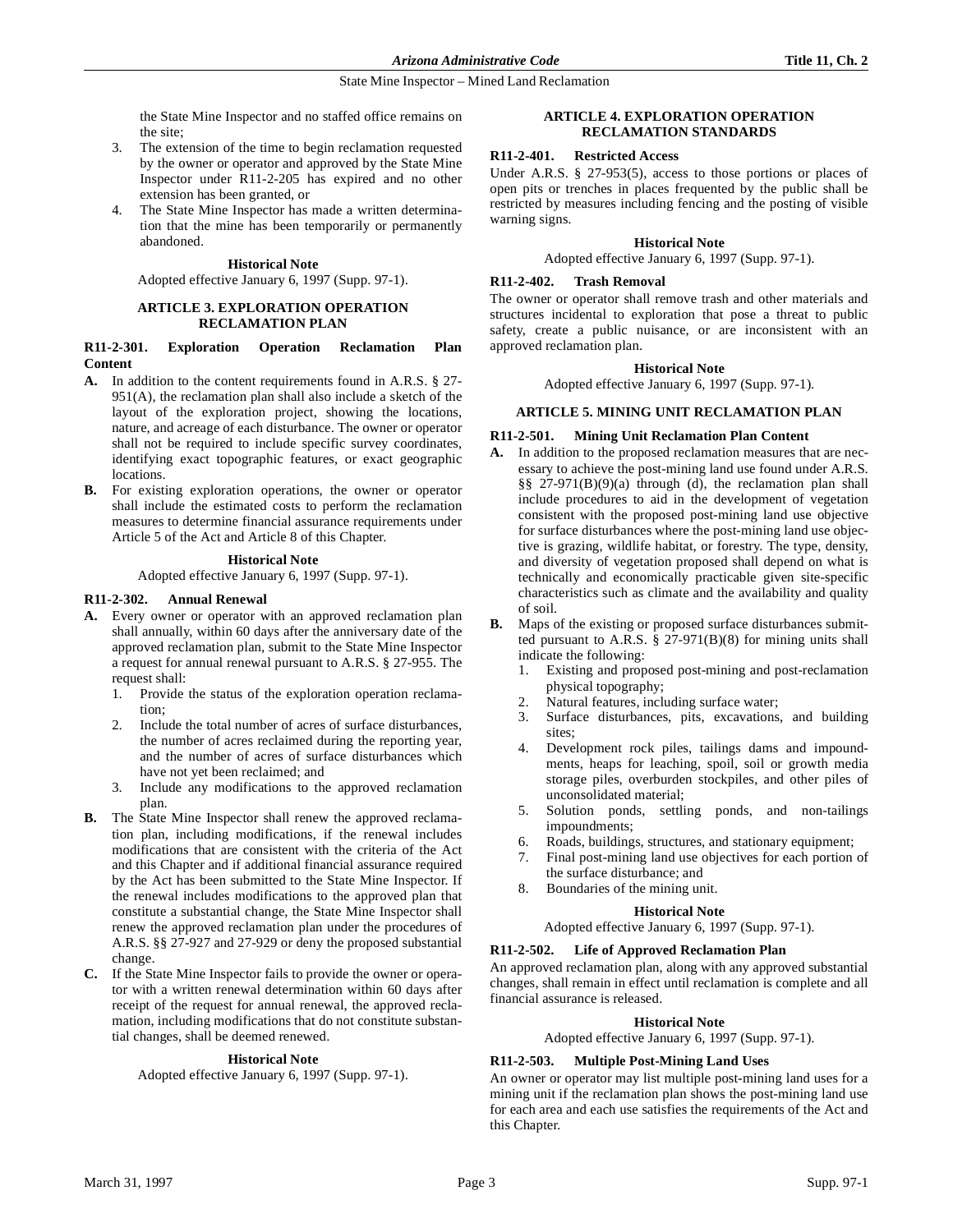## **Title 11, Ch. 2** *Arizona Administrative Code*

State Mine Inspector – Mined Land Reclamation

## **Historical Note**

Adopted effective January 6, 1997 (Supp. 97-1).

## **R11-2-504. Annual Status Report**

- **A.** An owner or operator with an approved reclamation plan shall submit an annual status report for the preceding year to the State Mine Inspector within 60 days after the anniversary date of reclamation plan approval. The status report shall:
	- 1. Provide the status of the mining unit;
	- 2. Include a map, an aerial photograph, or both, identifying the location of the surface disturbance and reclaimed area and the year in which the surface disturbance and reclamation was completed. If there have been no changes in the previous year, then neither new maps nor new aerial photographs are necessary, and the owner or operator shall state there have been no changes in the annual status report; and
	- 3. Include the total number of acres of surface disturbances, the number of acres reclaimed during the reporting year, and the number of acres of surface disturbances which have not yet been reclaimed.

## **Historical Note**

Adopted effective January 6, 1997 (Supp. 97-1).

## **ARTICLE 6. MINING UNIT RECLAMATION STANDARDS**

## **R11-2-601. Public Safety Standards**

- **A.** Reclamation activities at mining units shall be designed to reduce hazards to public safety to the extent technically and economically practicable by measures, including:
	- 1. Removal of scrap metal, wood, trash, and other debris that pose a threat to public safety, or create a public nuisance, or are inconsistent with an approved reclamation plan; and
	- 2. Regrading slopes as prescribed under R11-2-602.
- **B.** The owner or operator shall maintain structures, equipment, and excavations at the reclamation site in a safe manner and shall restrict access to provide for public safety. Where hazards to public safety cannot be adequately reduced through reclamation measures; where buildings, structures, and excavations remain as part of the approved post-mining land use; or where a mining unit has been exempted from reclamation under A.R.S. § 27-975(A), any hazard to public safety shall be reduced by:
	- 1. Constructing berms, fences, barriers, or any combination of these measures to restrict public access when technically and economically practicable; and
	- 2. Posting visible warning signs in locations where public access is available.

## **Historical Note**

## Adopted effective January 6, 1997 (Supp. 97-1).

# **R11-2-602. Erosion Control and Topographic Contouring**

- **A.** Mining units shall be reclaimed to a stable condition for erosion and seismic activity.
- **B.** Grading and other topographic contouring methods shall be conducted, as necessary, to establish final land forms which are:
	- 1. Suitable for the post-mining land use objective in the approved reclamation plan.
	- 2. Stable under static and dynamic conditions as certified by a qualified engineer considering the following:
		- a. Site-specific seismic conditions;
		- b. Safety consistent with good engineering practices; and
		- c. The hazard to public safety, if failure occurs.

**C.** Site-specific grading, revegetation, or other proposed erosioncontrol measures shall be conducted, as necessary, to address erosion so that permanent piles of mine development rock, overburden, and tailings shall not restrict surface drainages in a manner that contributes to excessive erosion or which compromises the stability of the reclaimed facility.

## **Historical Note**

Adopted effective January 6, 1997 (Supp. 97-1).

# **R11-2-603. Roads**

- **A.** Reclamation of a road that is not included in the approved reclamation plan as part of the approved post-mining land use shall begin once the road is no longer needed for operations, reclamation, or monitoring.
- **B.** The following reclamation measures shall be conducted, as necessary, to achieve the post-mining land use included in the approved reclamation plan:
	- 1. Vehicular traffic shall be controlled on the reclamation area to achieve the reclamation objectives;
	- 2. Surface drainage patterns shall be restored to pre-mining conditions or new patterns shall be established;
	- 3. All bridges and culverts shall be removed or stabilized in place;
	- 4. Bridges and culverts left in place shall be protected from erosion with rock, concrete, or riprap; and
	- 5. Roadbeds shall be ripped, plowed, and scarified and revegetated, as necessary, to achieve the post-mining land use.

## **Historical Note**

Adopted effective January 6, 1997 (Supp. 97-1).

## **ARTICLE 7. REVEGETATION AND SOIL STANDARDS**

## **R11-2-701. Revegetation Provisions**

- **A.** If revegetation is part of the proposed reclamation plan, the plan shall describe the:
	- 1. Season of revegetation,
	- 2. Species and amounts per acre of seeds or flora, and
	- 3. Planting methods.
- **B.** If the proposed reclamation plan includes mulching, irrigation, pest control, disease control, or growth management measures, the proposed reclamation plan shall specifically describe the techniques, methods, controls, or measures to be used.

## **Historical Note**

Adopted effective January 6, 1997 (Supp. 97-1).

# **R11-2-702. Revegetation Standards**

- **A.** Where surface disturbances result in compaction of the soil, ripping, disking, or other means shall be used in areas to be revegetated to reduce compaction and to establish a suitable root zone in preparation for planting.
- **B.** Revegetation shall be conducted to establish plant species that will support the approved post-mining land use. The establishment of vegetation species, density, or diversity which is different than pre-existing conditions or on adjacent lands shall constitute successful reclamation if any of the following apply:
	- 1. The post-mining land use is different than the pre-mining land use or the use of adjacent lands:
	- 2. The site-specific nature of the surface disturbance, including soil conditions and topography, is such that the establishment of pre-existing or adjacent conditions is not technically or economically practicable; or
	- 3. The establishment of different species is preferable for control of erosion.
- **C.** Planting shall be conducted during the most favorable period of the year for plant establishment.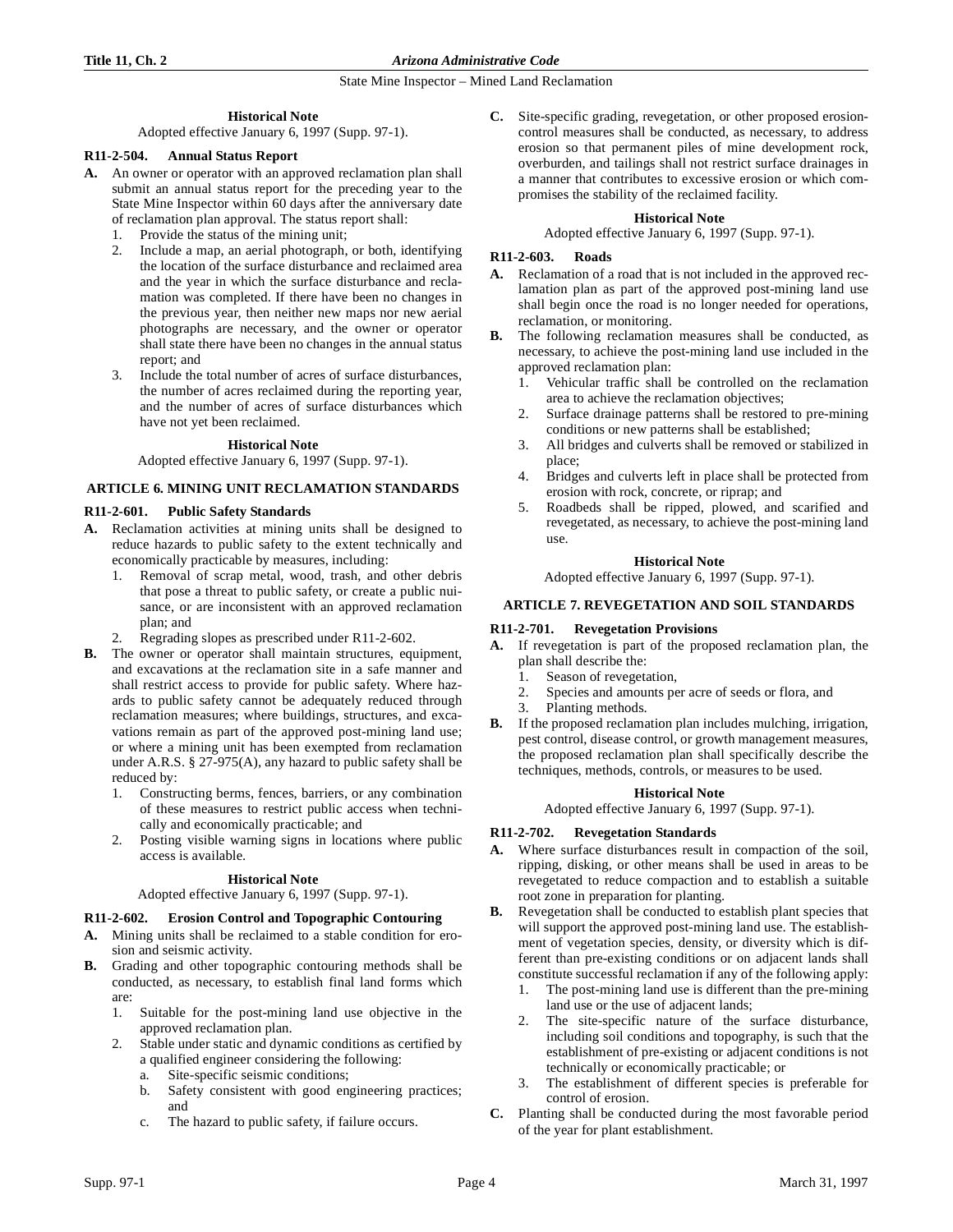- **D.** Soil stabilizing practices or irrigation measures, or both, may be used to establish vegetation.
- **E.** This Section only applies if vegetation or revegetation measures are included in the approved reclamation plan.

### **Historical Note**

Adopted effective January 6, 1997 (Supp. 97-1).

## **R11-2-703. Soil Conservation**

If soil conservation is required by A.R.S. § 27-974, any stockpiles of conserved soil shall be marked with legible signs that identify the stockpile as "SOIL." A soil stockpile shall be stabilized, if necessary, to prevent excessive losses from erosion.

#### **Historical Note**

Adopted effective January 6, 1997 (Supp. 97-1).

## **R11-2-704. Redistribution of Soil**

Before redistribution of soil, the regraded land shall be treated, if necessary, to reduce the potential for slippage of the redistributed material or to enhance root penetration, or both. Soil and other materials shall be redistributed in a manner that prevents excess compaction and achieves a thickness consistent with the approved post-mining land use.

#### **Historical Note**

Adopted effective January 6, 1997 (Supp. 97-1).

## **R11-2-705. Off-site Soil**

Soil may be brought in from an off-site location, and may include any growth media that will support vegetation, will provide a stable growing surface, and will not create a hazard to public safety.

## **Historical Note**

Adopted effective January 6, 1997 (Supp. 97-1).

## **ARTICLE 8. FINANCIAL ASSURANCE**

## **R11-2-801. Definitions**

- **A.** Unless expressly defined in the Act or this Chapter, the terms used in this Article have the same meanings as understood pursuant to generally accepted accounting principles and practices.
- **B.** In addition to the definitions provided in A.R.S. § 27-901, the following definitions apply to this Article:

"ICPA" means Independent Certified Public Accountant.

"Parent corporation" means a corporation which directly owns at least 50% of the voting stock of the corporation which is the owner or operator. Any latter corporation is considered a "subsidiary" of the parent corporation.

"Substantial business relationship" means the extent of a business relationship which is necessary, under applicable state law, to make a guarantee contract (issued on the basis of that relationship) valid and enforceable. A "substantial business relationship" shall arise from a pattern of recent or ongoing business transactions, so that a currently existing business relationship between guarantor and the owner or operator is shown to the satisfaction of the State Mine Inspector.

#### **Historical Note**

Adopted effective January 6, 1997 (Supp. 97-1).

## **R11-2-802. Amount of Financial Assurance**

- **A.** In estimating the cost of executing the reclamation plan, all activities in the reclamation plan shall be addressed, including, if applicable:
	- 1. Earth moving, regrading, and stabilization of surface disturbances included in the reclamation plan;
	- 2. Revegetation, preparation of seedbed, and planting;
- 3. Demolition of buildings and other structures;
- 4. For new exploration operations, removal of trash and other materials and structures incidental to exploration;
- 5. Any ongoing or long-term activities which are required to maintain the effectiveness of reclamation or are necessary in place of reclamation, including periodic clean-out of sediment basins or maintenance of berms and fences which are used to prevent access to areas which pose a threat to public safety;
- 6. Equipment mobilization and demobilization;
- 7. Contractor profit; and
- 8. Administrative overhead.
- **B.** In addition to submitting the estimated costs to perform each of the proposed reclamation measures required under A.R.S. §  $27-971(B)(11)$  or R11-2-301(B), the owner or operator of a mining unit or existing exploration operation shall submit to the State Mine Inspector:
	- 1. Documentation for the calculation of the estimated costs, and
	- 2. The source of the estimated costs.
- **C.** The State Mine Inspector shall review the owner's or operator's estimate of the cost for reclamation and determine if the estimate is adequate to complete all required reclamation.
- **D.** If the State Mine Inspector determines the estimated cost of executing the reclamation plan is not adequate to complete all required reclamation, the reclamation plan shall be considered incomplete under A.R.S. §§ 27-952 or 27-972.
- **E.** If an owner or operator submits a written request for a reduction of financial assurance, along with a demonstration of sufficient financial ability pursuant to A.R.S. § 27-992(B), the State Mine Inspector shall grant or deny the request in writing within 30 days after receiving the request.

## **Historical Note**

Adopted effective January 6, 1997 (Supp. 97-1).

## **R11-2-803. Blanket Financial Assurance**

- **A.** A single financial assurance mechanism covering 2 or more mining units or facilities may be provided by an owner or operator instead of separate financial assurances for each unit or facility. If an owner or operator provides a single financial assurance mechanism, it shall demonstrate the financial ability to fulfill the aggregate reclamation costs of the mining units or facilities covered by the single financial assurance mechanism.
- **B.** If an additional unit or facility is to be covered under a single financial assurance mechanism previously provided to the State Mine Inspector, the owner or operator shall provide an updated financial assurance mechanism which demonstrates the financial ability to fulfill the aggregate reclamation costs of the mining units or facilities covered by the single financial assurance mechanism.
- **C.** A single financial assurance mechanism covering 2 or more exploration operations may be provided by the owner or operator pursuant to A.R.S. § 27-993.

#### **Historical Note**

Adopted effective January 6, 1997 (Supp. 97-1).

## **R11-2-804. Surety Bonds**

An owner or operator may provide the State Mine Inspector with a surety bond as financial assurance for reclamation. The surety bond shall be an indemnity agreement in a sum certain payable to the state of Arizona, executed by the owner or operator as principal and shall be supported by the performance guarantee of a corporation licensed to do business as a surety in the state of Arizona.

#### **Historical Note**

Adopted effective January 6, 1997 (Supp. 97-1).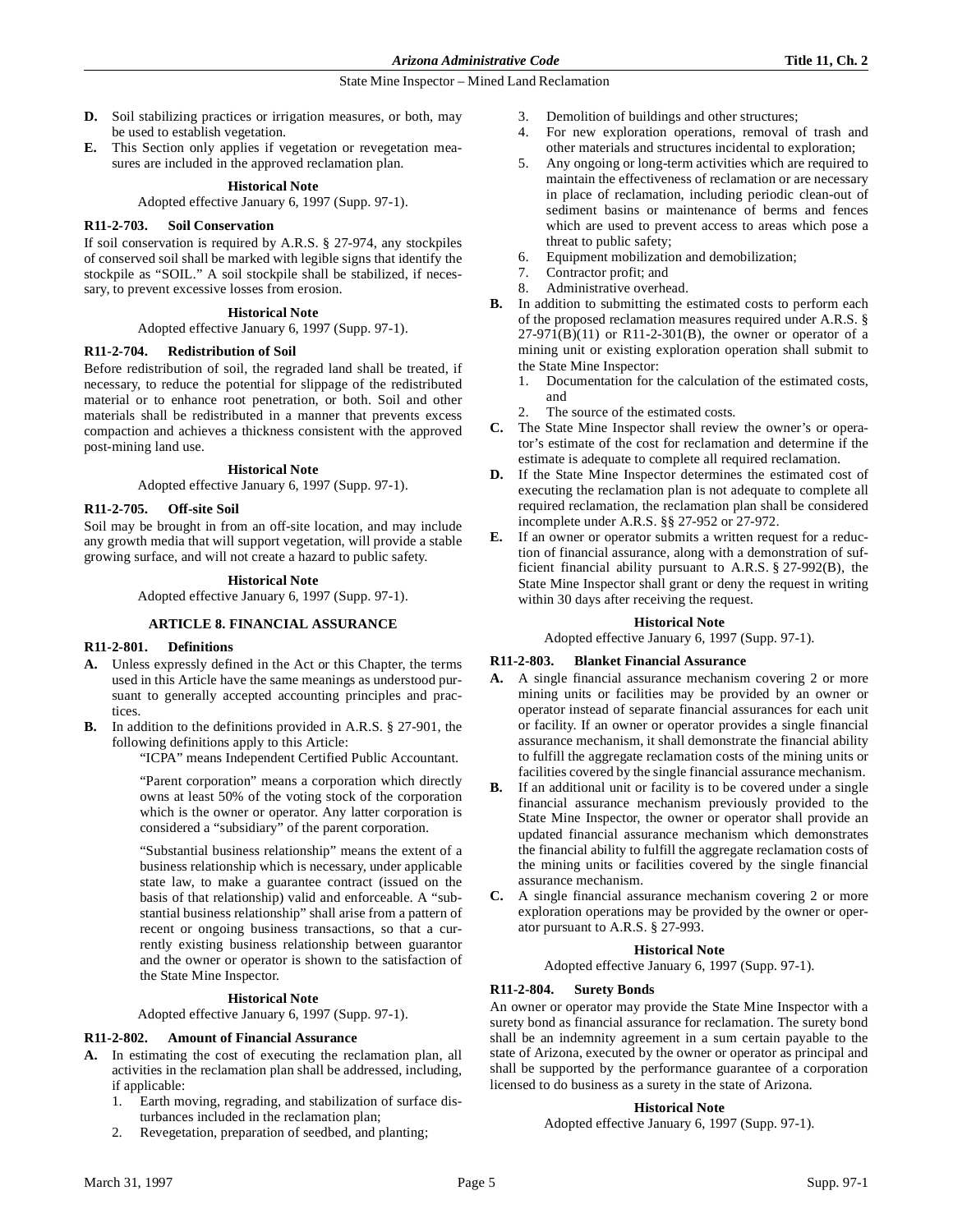# **R11-2-805. Certificates of Deposit**

- **A.** An owner or operator may provide the State Mine Inspector with a certificate of deposit which shows funds are available for reclamation of surface disturbances. The certificate of deposit shall name the state of Arizona as beneficiary. The financial institution issuing the certificate of deposit shall be a Federal Deposit Insurance Corporation-insured entity whose operations are regulated by a federal or state agency.
- **B.** The owner or operator may redeem the certificate of deposit if alternative financial assurance that meets the requirements of the Act and this Chapter is substituted.

# **Historical Note**

Adopted effective January 6, 1997 (Supp. 97-1).

# **R11-2-806. Trust Funds**

- **A.** An owner or operator may satisfy the requirements of this Article by establishing a trust fund that meets the requirements of the Act and this Chapter. The trust fund shall name the state of Arizona as the primary beneficiary. The trustee shall be an entity which has the authority to act as trustee and whose trust operations are regulated and examined by a federal or state agency.
- **B.** An owner or operator may satisfy the requirements of the trust fund by establishing a trust fund with a pay-in period that meets the requirements of the Act and this Chapter and by submitting an original signed duplicate of the trust agreement to the State Mine Inspector.
- **C.** A copy of the trust agreement shall be placed in the facility's operating record.
- **D.** The trust fund shall be initially funded in an amount at least equal to the costs estimated in the approved reclamation plan for reclamation of existing surface disturbances covered by the Act and any surface disturbances to occur in the 1st year of the trust fund.
- **E.** Payments into the trust fund, other than the initial funding, shall be made annually, at a minimum, with subsequent payments made not later than 30 days after each annual anniversary of the date of the 1st payment by the owner or operator. Annual payments shall be in an amount adequate to pay all costs of reclamation for land to be disturbed in that annual period.
- **F.** If the property owner or operator establishes a trust fund after having used 1 or more alternate mechanisms specified in this Article, the initial payment into the trust fund shall be at least the amount that the fund would contain if the trust fund were established initially and annual payments made according to the specifications of this Section.

# **Historical Note**

Adopted effective January 6, 1997 (Supp. 97-1).

# **R11-2-807. Letters of Credit**

- **A.** An owner or operator may satisfy the requirements of this Article by obtaining an irrevocable stand-by letter of credit. The letter of credit shall be effective to receive financial assurance approval. The issuing institution shall be an entity which has the authority to issue letters of credit, is federally insured, and whose letter-of-credit operations are regulated and examined by a federal or state agency.
- **B.** The letter of credit shall be irrevocable and issued for a period set to exceed 1 year by at least 90 days and in an amount at least equal to the costs estimated in the approved reclamation plan for reclamation. The letter of credit shall provide that the expiration date will automatically renew as approved by the State Mine Inspector for a period of at least 1 year, unless the issuing institution has canceled the letter of credit by sending notice of cancellation by certified mail to the owner or opera-

tor and to the State Mine Inspector 120 days in advance of cancellation. If the letter of credit is canceled by the issuing institution, the owner or operator shall obtain alternate financial assurance that meets the requirements of the Act and this Chapter within 120 days after the notice of cancellation.

- **C.** The letter of credit shall indicate the conditions on which the state of Arizona may draw on the letter of credit.
- **D.** The property owner or operator may, with notification to the State Mine Inspector, cancel the letter of credit if alternate financial assurance that meets the requirements of the Act and this Chapter is substituted or if the owner or operator is released from the requirements of this Article under A.R.S. § 27-996, R11-2-817, or R11-2-822.

# **Historical Note**

Adopted effective January 6, 1997 (Supp. 97-1).

# **R11-2-808. Insurance**

- **A.** An owner or operator may show financial assurance for reclamation by obtaining insurance that meets the requirements of this Section. At a minimum, the insurer shall be a non-captive insurance company licensed to transact the business of insurance by the Department of Insurance, or eligible to provide insurance as an excess or surplus lines insurer in the state of Arizona.
- **B.** The reclamation insurance policy shall guarantee funds will be available to reclaim all disturbed lands and be available when the operation fails to comply with the approved reclamation plan. The policy shall also guarantee that, once reclamation begins, the insurer will be responsible for payment up to an amount equal to the face amount of the policy, under the direction of the State Mine Inspector to the party specified by the State Mine Inspector.
- **C.** A policyholder may, with notification to the State Mine Inspector, receive partial payment for reclaimed areas. The insurance policy shall provide that requests for payment will be granted by the insurer only if the remaining value of the policy is adequate to cover the remaining costs of reclamation. The policyholder shall notify the State Mine Inspector that payment has been received.
- **D.** The insurance policy shall provide that the insurer may not cancel, terminate, or fail to renew the policy except for the failure to pay the premium. The automatic renewal of the policy shall, at a minimum, provide the insured with the option of renewal at the face amount of the expiring policy. The insurance policy shall provide that if there is a failure to pay the premium, the insurer may elect to cancel, terminate, or fail to renew the policy by sending notice by certified mail to the policyholder and to the State Mine Inspector 120 days in advance of the action. Cancellation, termination, or failure to renew may not occur and the policy will remain in full force and effect if, before the date of expiration, the premium due is paid.
- **E.** The insured may cancel the insurance policy, with notification to the State Mine Inspector, if alternate financial assurance that meets the requirements of the Act and this Chapter is substituted.

# **Historical Note**

Adopted effective January 6, 1997 (Supp. 97-1).

# **R11-2-809. Certificates of Self-insurance**

**A.** An owner or operator may use self insurance in combination with a guarantee only if, to meet the requirement of the financial test under this Article, the financial statements of the owner or operator are not consolidated with the financial statements of the guarantor.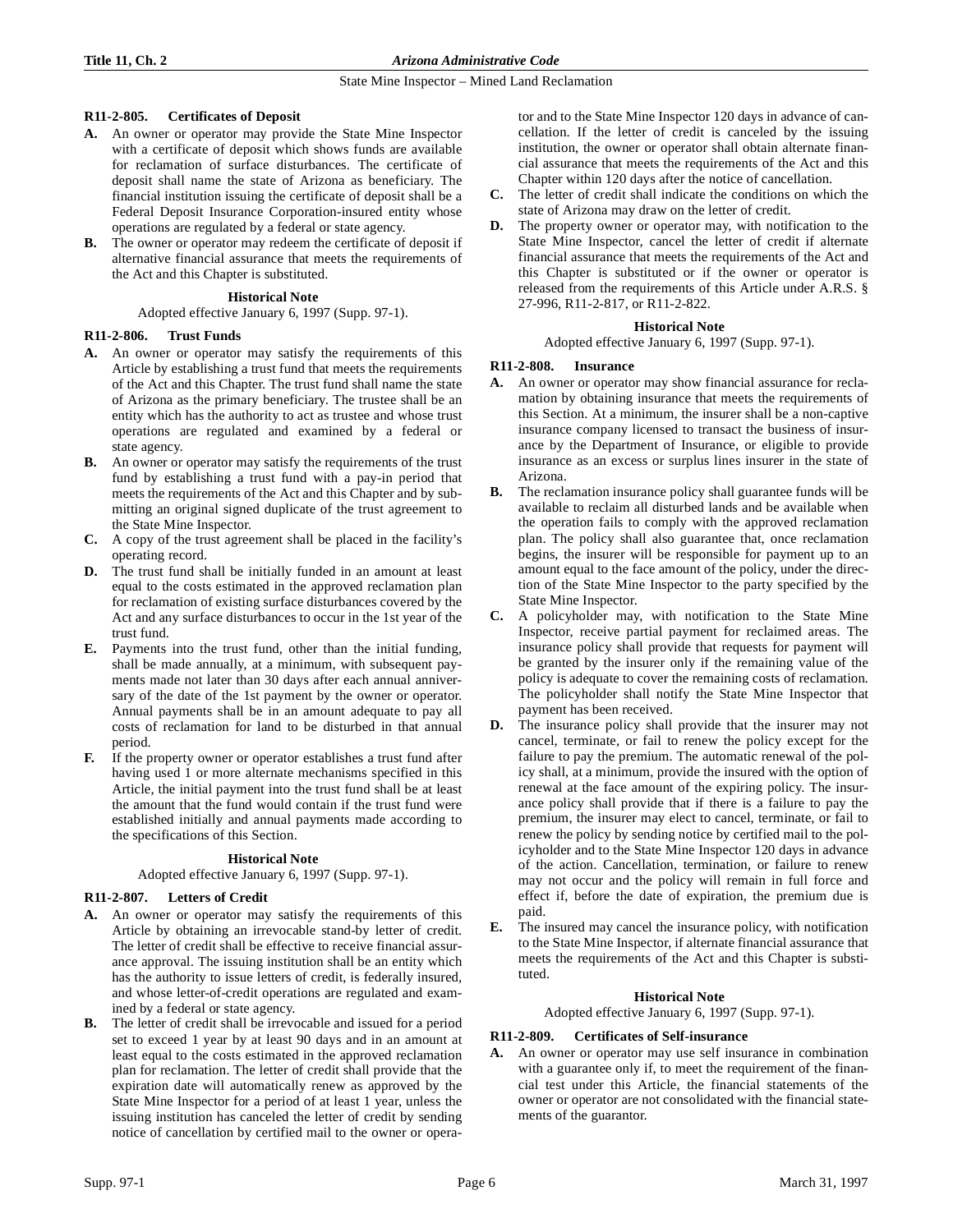- **B.** An owner or operator, and/or guarantor, may satisfy the requirements of this Article upon successful completion of the financial test specified in this Section. Successful completion is determined by meeting the criteria of subsection (C) or (D) based on year-end financial statements for the latest completed fiscal year.
- **C.** The criteria of this subsection for successful completion of the financial test are:
	- 1. The owner or operator, and/or guarantor, shall have a tangible net worth of at least 10 times the costs estimated in the approved reclamation plan for reclamation.
	- The owner or operator, and/or guarantor, shall have a tangible net worth of at least \$10 million.
	- 3. The owner or operator, and/or guarantor, shall submit to the State Mine Inspector a letter signed by the chief financial officer showing compliance with this Section.
	- 4. The owner or operator, and/or guarantor, shall either:
		- a. File financial statements annually with the U.S. Securities and Exchange Commission; or
			- b. Report annually the firm's tangible net worth to Dun and Bradstreet, and Dun and Bradstreet shall have assigned the firm a financial-strength rating of 4A or 5A.
	- 5. The firm's year-end financial statements, if independently audited, cannot include an adverse auditor's opinion, a disclaimer of opinion, or a "going concern" qualification.
- **D.** The criteria of this subsection for successful completion of the financial test are:
	- 1. The owner or operator, and/or guarantor, shall meet the financial test requirements of R11-2-811.
	- The fiscal year-end financial statements of the owner or operator, and/or guarantor, shall be examined by an Independent Certified Public Accountant (ICPA) and included with the ICPA's report of the examination.
	- The firm's year-end financial statements cannot include an adverse opinion, a disclaimer of opinion, or a "going concern" qualification.
	- 4. The owner or operator, and/or guarantor, shall submit to the State Mine Inspector a letter signed by the chief financial officer demonstrating compliance with this Section.
	- If the financial statements of the owner or operator, and/ or guarantor, are not submitted annually to the U.S. Securities and Exchange Commission, the owner or operator, and/or guarantor, shall obtain a special report by an ICPA saying:
		- a. The ICPA has compared the data (which the letter from the chief financial officer specifies) as having been derived from the latest year-end financial statements of the owner or operator, and/or guarantor, with the amounts in the financial statements; and
		- b. No matters caused the ICPA to believe the specified data should be adjusted.
- **E.** If an owner or operator using the test to provide financial assurance finds the requirements of the financial test are no longer met, based on the year-end financial statements, the owner or operator shall obtain alternate financial assurance that meets the requirements of the Act and this Chapter within 120 days after the end of the year for which financial statements have been prepared.
- **F.** The State Mine Inspector may require reports of financial condition, at any time, from the owner or operator, and/or guarantor. If the State Mine Inspector makes a written finding, on the basis of the reports or other information, that the owner or operator, and/or guarantor, no longer meets the financial test requirements of subsection (C) or (D), the owner or operator shall obtain alternate financial assurance that meets the

requirements of the Act and this Chapter within 120 days after notification of this written finding.

**G.** After the initial submission of the items specified in subsection (C) or (D), the owner or operator shall send updated information to the State Mine Inspector within 90 days after the close of each succeeding fiscal year. This information shall consist of all items specified in subsection (C) or (D).

## **Historical Note**

Adopted effective January 6, 1997 (Supp. 97-1).

# **R11-2-810. Cash Deposits**

- **A.** An owner or operator may use a receipt of deposit with the State Treasurer for the estimated costs of reclamation. The receipt of deposit shall show funds are available for reclamation costs. The owner or operator shall complete a treasurer's financial warranty deposit under the State Mine Inspector's instructions. The deposit shall be in the name of the state of Arizona.
- **B.** The owner or operator may cancel the deposit with the State Treasurer, with notification to the State Mine Inspector, if alternate financial assurance that meets the requirements of the Act and this Chapter is substituted.

# **Historical Note**

## Adopted effective January 6, 1997 (Supp. 97-1).

# **R11-2-811. Corporate Financial Tests**

An owner or operator may satisfy the requirements of this Section upon successful completion of a financial test specified in subsection (A) or (B). Successful completion is determined by meeting the criteria of subsection (C):

- **A.** The owner or operator shall have:
	- 1. 2 of the following 3 ratios: a ratio of total liabilities to net worth of less than 2.0; a ratio of the sum of net income plus depreciation, depletion, and amortization to total liabilities greater than 0.1; or a ratio of current assets to current liabilities greater than 1.5;
	- 2. Net working capital and tangible net worth each at least 6 times the costs estimated in the approved reclamation plan for reclamation;
	- 3. Tangible net worth of at least \$10 million; and
	- 4. Assets located in the United States amounting to at least 90% of total assets or at least 6 times the costs estimated in the approved reclamation plan for reclamation.
- **B.** The owner or operator shall have all of the following:
	- 1. A current rating for the most recent bond issuance of AAA, AA, A, or BBB as issued by Standard and Poor's or Aaa, Aa, A, or Baa as issued by Moody's;
	- Tangible net worth at least 6 times the sum of the costs estimated in the approved reclamation plan for reclamation;
	- 3. Tangible net worth of at least \$10 million; and
	- 4. Assets located in the United States amounting to at least 90% of total assets or at least 6 times the costs estimated in the approved reclamation plan for reclamation.
- **C.** To show successful completion of the corporate financial test, the owner or operator shall submit the following to the State Mine Inspector:
	- 1. A letter signed by the owner's or operator's chief financial officer demonstrating compliance with this Section;
	- 2. A copy of the ICPA's report on examination of the owner's or operator's financial statements for the latest completed fiscal year; and
	- 3. A special report from the owner's or operator's ICPA to the owner or operator saying: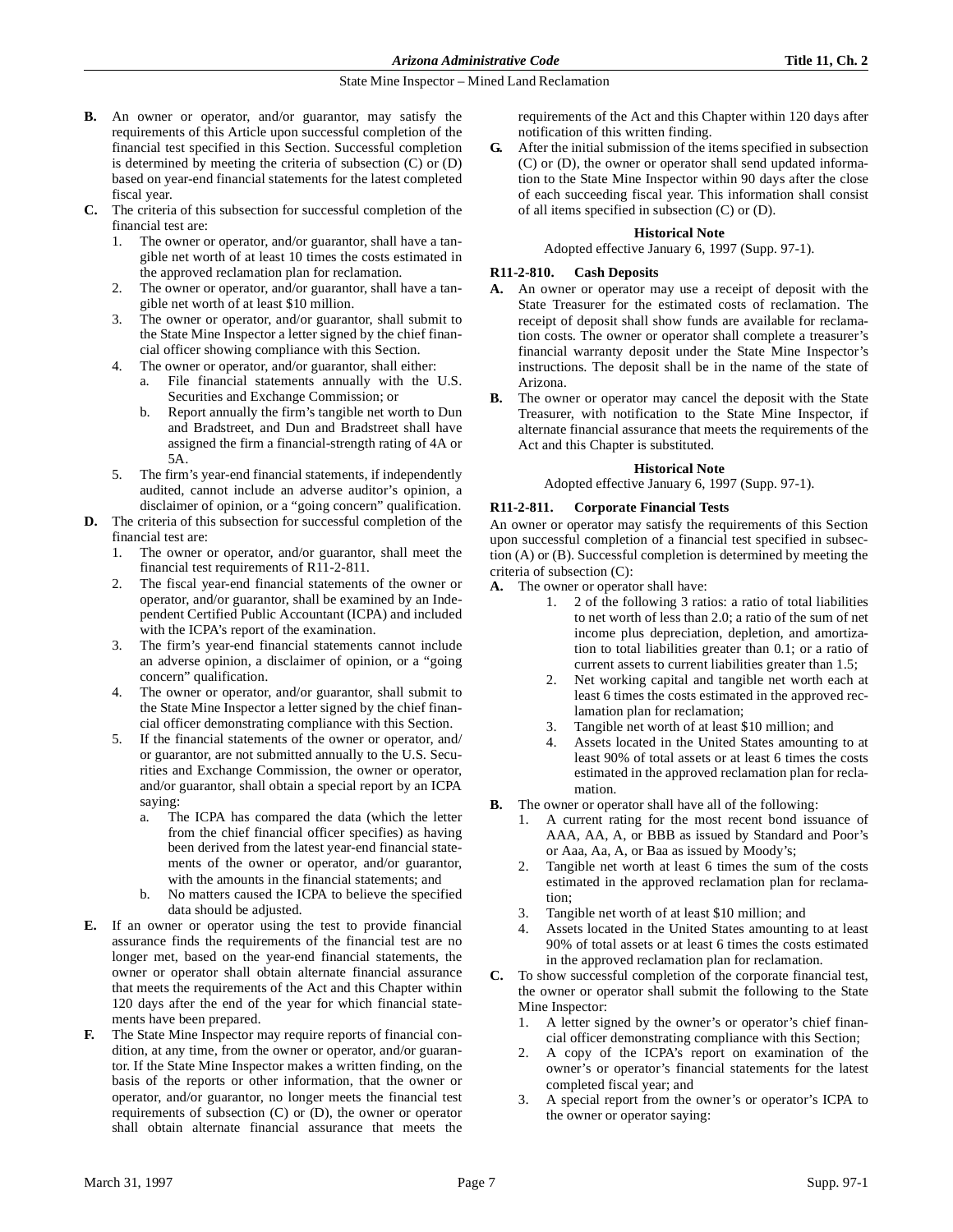- a. The ICPA has compared the data (which the letter from the chief financial officer specified) as having been derived from the independently audited, yearend financial statements for the latest fiscal year with the amounts in the financial statements; and
- b. No matters caused the ICPA to believe the specified data should be adjusted.
- **D.** After the initial submission of items specified in subsection (C), the owner or operator shall send updated information to the State Mine Inspector within 90 days after the close of each succeeding fiscal year. This information shall consist of all items specified in subsection (C).
- **E.** If the owner or operator no longer meets the requirements of subsection (A) or (B), the owner or operator shall send notice of intent to establish alternative financial assurance to the State Mine Inspector. The notice shall be sent by certified mail within 90 days after the end of the fiscal year for which the year-end financial data show that the owner or operator no longer meets the requirements. The owner or operator shall provide the alternative financial assurance that meets the requirements of the Act and this Chapter within 120 days after the end of the fiscal year.
- **F.** The State Mine Inspector may, based on reasonable belief that the owner or operator may no longer meet the requirements of subsection (A) or (B), require reports of financial condition by written request, at any time, from the owner or operator, in addition to those specified in subsection (C). If the State Mine Inspector makes a written finding, on the basis of the reports or other information, that the owner or operator no longer meets the requirements of subsection (A) or (B), the owner or operator shall provide alternate financial assurance that meets the requirements of the Act and this Chapter within 120 days after notification of this written finding.
- **G.** The State Mine Inspector may disallow use of this test on the basis of qualifications in the opinion expressed by the ICPA in the report on examination of the owner's or operator's financial statements. An adverse opinion or a disclaimer of opinion will be cause for disallowance. The State Mine Inspector will evaluate other qualifications on an individual basis. The owner or operator shall provide alternate financial assurance that meets the requirements of the Act and this Chapter within 120 days after notification of this disallowance.
- **H.** The owner or operator is no longer required to submit the items specified in subsection (C) when:
	- 1. An owner or operator substitutes alternate financial assurance that meets the requirements of the Act and this Chapter; or
	- The State Mine Inspector releases the owner or operator's financial assurance under the Act and this Chapter.
- **I.** An owner or operator may meet the requirements of this Section by obtaining a written guarantee. The guarantor shall be the direct or higher-tier parent corporation of the owner or operator, a group of legal entities which are controlled through stock ownership by a common parent corporation, a firm whose parent corporation is also the parent corporation of the owner or operator, or a firm with a substantial business relationship with the owner or operator. The guarantor shall meet the requirements for owners or operators in subsections (A) through (I) and shall comply with the terms of the guarantee. The certified copy of the guarantee shall accompany the items sent to the State Mine Inspector as specified in subsection (C). One of these items shall be the letter from the guarantor's chief financial officer. If the guarantor's parent corporation is also the parent corporation of the owner or operator, the letter shall describe the value received in consideration of the guarantee. If the guarantor is a firm with a substantial business relation-

ship with the owner or operator, this letter shall describe this substantial business relationship and the value received in consideration of the guarantee. The terms of the guarantee shall provide that:

- 1. If the owner or operator fails to perform the reclamation covered by the guarantee under the approved reclamation plan, the guarantor will do so or establish a trust fund as specified in the Act and this Chapter in the name of the owner or operator.
- 2. The corporate guarantee will remain in force unless the guarantor sends notice of cancellation by certified mail to the owner or operator and to the State Mine Inspector. Cancellation may not occur during the 120 days beginning on the date of receipt of the notice of cancellation by both the owner or operator and the State Mine Inspector, as evidenced by the return receipts.
- 3. If the owner or operator fails to provide alternate financial assurance that meets the requirements of the Act and this Chapter within 120 days after the owner or operator and the State Mine Inspector receive notice of cancellation of the corporate guarantee from the guarantor, the guarantor shall provide the alternate financial assurance in the name of the owner or operator.

#### **Historical Note**

Adopted effective January 6, 1997 (Supp. 97-1).

## **R11-2-812. Annuities**

- **A.** An owner or operator may provide the State Mine Inspector an annuity as financial assurance for reclamation. The annuity shall name the state of Arizona as the beneficiary. The financial institution, if any, shall be licensed to do business in the state of Arizona. Any incremental or annual payment shall be in an amount adequate to pay all costs of reclamation for land disturbed in that incremental or annual period.
- **B.** The owner or operator may cancel the annuity only if alternate financial assurance that meets the requirements of the Act and this Chapter is provided.

## **Historical Note**

Adopted effective January 6, 1997 (Supp. 97-1).

**R11-2-813. Final Action on Financial Assurance Mechanisms** The State Mine Inspector shall take final action on the financial assurance mechanism within 30 days after its receipt.

### **Historical Note**

Adopted effective January 6, 1997 (Supp. 97-1).

## **R11-2-814. Incremental Financial Assurance**

If financial assurance is provided on an incremental basis as permitted under A.R.S. § 27-995, the amount shall be equal to or greater than the estimated cost of reclamation for surface disturbances created during that increment.

## **Historical Note**

Adopted effective January 6, 1997 (Supp. 97-1).

## **R11-2-815. Financial Assurance Funding**

Except where limited by statute or this Article, financial assurance provided by the owner or operator may be funded by the owner, the operator, by any 3rd party, or by any combination of persons or entities.

## **Historical Note**

Adopted effective January 6, 1997 (Supp. 97-1).

## **R11-2-816. Limited Individual Financial Assurance for Single Unit**

Whenever 2 or more persons or entities are named as owners or operators in a single exploration operation or mining unit, the own-